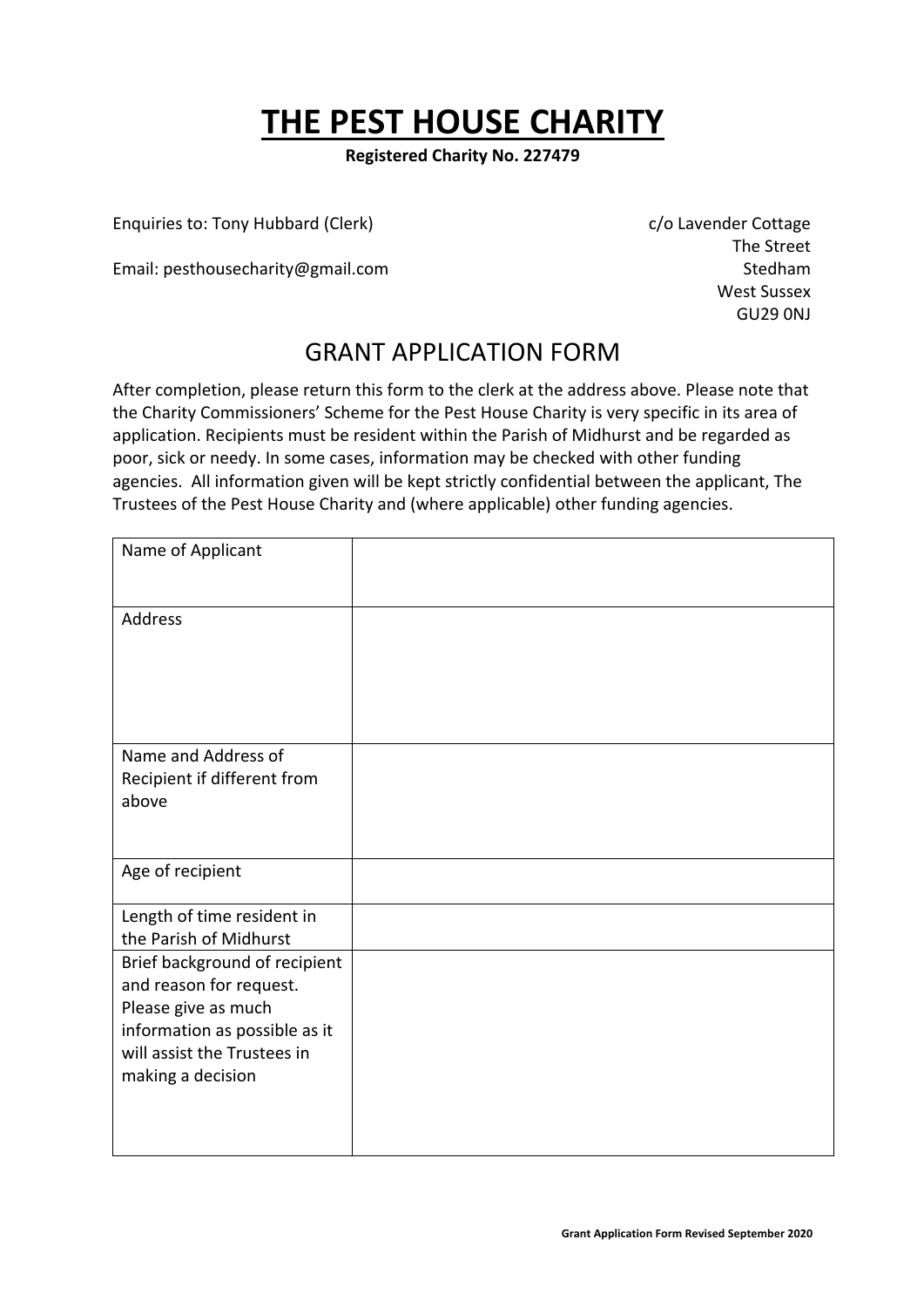| Amount of Grant required.     |  |
|-------------------------------|--|
| Please ensure that any sums   |  |
| cover the needs as            |  |
| accurately as possible        |  |
| including any additional      |  |
| costs                         |  |
| Is the recipient (or parent/  |  |
| guardian in the case of an    |  |
| application for a child) in   |  |
| receipt of any statutory or   |  |
| local authority benefits,     |  |
| allowances or other grants?   |  |
| Please give details including |  |
| contact number for Local      |  |
| Authority case manager        |  |
| Please give details of annual |  |
| household income and job      |  |
| title if applicable           |  |
| Is the recipient a            |  |
| homeowner? (Yes/No)           |  |
| Have applications been        |  |
| made to other Charities or    |  |
| Organisations? If so give     |  |
| details including sums        |  |
| requested                     |  |
|                               |  |
|                               |  |
|                               |  |
|                               |  |

| Signature of person completing form |  |
|-------------------------------------|--|
|                                     |  |

Please print name if different from that shown in 1 above \_\_\_\_\_\_\_\_\_\_\_\_\_\_\_\_\_\_\_\_\_\_

Applicant or Sponsor Contact Details:

| <b>Email Address</b> |  |
|----------------------|--|
|                      |  |
|                      |  |

| Landline Phone Number: |  |  |
|------------------------|--|--|
|------------------------|--|--|

Mobile Phone Number: \_\_\_\_\_\_\_\_\_\_\_\_\_\_\_\_\_\_\_\_\_\_\_\_\_\_\_\_\_\_\_\_\_\_\_\_\_\_\_\_\_\_\_\_\_\_\_\_\_\_\_\_\_\_\_

Date of Application: **Example 20** and 20 and 20 and 20 and 20 and 20 and 20 and 20 and 20 and 20 and 20 and 20 and 20 and 20 and 20 and 20 and 20 and 20 and 20 and 20 and 20 and 20 and 20 and 20 and 20 and 20 and 20 and 20

**PLEASE NOTE: ALL INFORMATION PROVIDED WILL BE TREATED AS STRICTLY CONFIDENTIAL AND ONLY PASSED TO THE PRESENT TRUSTEES OF THE MIDHURST PEST HOUSE CHARITY. OCCASSIONALLY OTHER GRANTING BODIES (IF APPLICABLE) MAY BE CONTACTED FOR FURTHER INFORMATION OR VERIFICATION PURPOSES.**